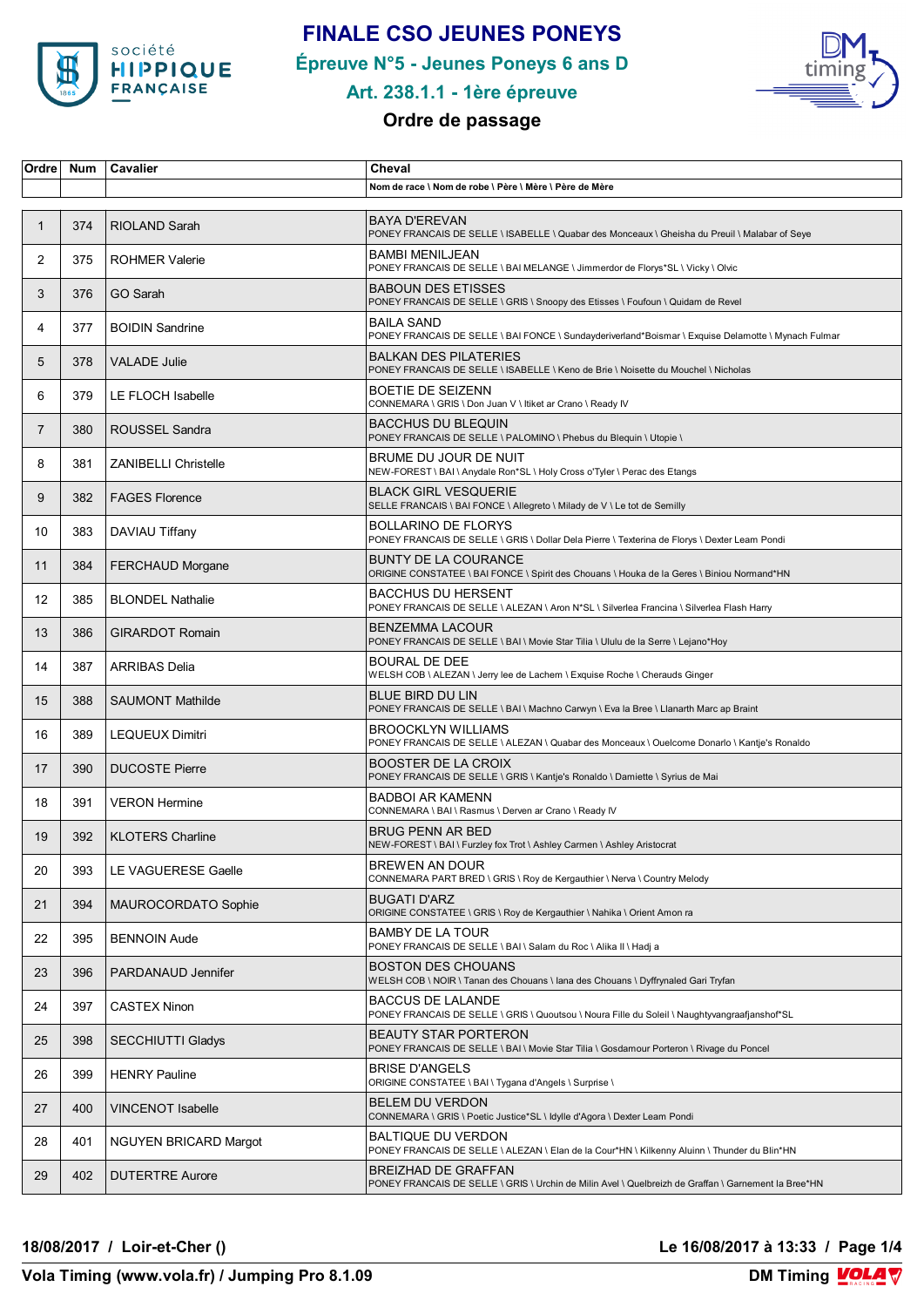## **FINALE CSO JEUNES PONEYS Épreuve N°5 - Jeunes Poneys 6 ans D**

# **Art. 238.1.1 - 1ère épreuve**

#### **Ordre de passage**

| Ordre | <b>Num</b> | Cavalier                          | Cheval                                                                                                                             |
|-------|------------|-----------------------------------|------------------------------------------------------------------------------------------------------------------------------------|
|       |            |                                   | Nom de race \ Nom de robe \ Père \ Mère \ Père de Mère                                                                             |
| 30    | 404        | LE FLOCH Isabelle                 | <b>BALROG D'AVEN</b><br>PONEY FRANCAIS DE SELLE \ BAI \ Zodiak*SL \ Dakota III \ Parc Boneddwr                                     |
| 31    | 405        | ROUSSEL Sandra                    | BYZANCE DE LA BAIE<br>PONEY FRANCAIS DE SELLE \ ALEZAN CRINS LAVES \ Mad du Bosc \ Quarla de Belhaut \ Willoway Good as Gold       |
| 32    | 406        | <b>ZANIBELLI Christelle</b>       | <b>BABOUCHE DE TATIHOU</b><br>ORIGINE CONSTATEE \ ALEZAN CUIVRE \ Sherif des Buis \ Sissie de Tatihou \ Laurier de Here            |
| 33    | 407        | <b>FAGES Florence</b>             | BRECCIOLINA ALUINN<br>PONEY FRANCAIS DE SELLE \ BAI \ Minotauros*SL \ Fahrenheit Baroeul \ Knockadreen Holiday Cliff               |
| 34    | 408        | DAVIAU Tiffany                    | <b>BINKA'S BOY DE FLORYS</b><br>PONEY FRANCAIS DE SELLE \ ALEZAN BRULE \ Tinka's boy \ Sonja \ Shining Starr Aristo                |
| 35    | 409        | FERCHAUD Morgane                  | <b>BENTLEY DU GRANIT</b><br>PONEY FRANCAIS DE SELLE \ BAI \ Lennicha de Florys \ Silouette du Garon \ Canterton joe                |
| 36    | 410        | <b>BLONDEL Nathalie</b>           | <b>BONUS DU HAM</b><br>PONEY FRANCAIS DE SELLE \ BAI \ Linaro \ Uvylove du Ham \ Machno Carwyn                                     |
| 37    | 411        | <b>GIRARDOT Romain</b>            | <b>BUBBLE STAR LACOUR</b><br>PONEY FRANCAIS DE SELLE \ ISABELLE \ Kantje's Ronaldo \ Jolie Squaw du Sud \ Vandale daf              |
| 38    | 412        | <b>QUIVOURON Ashley</b>           | <b>BEST OF TILIA DERLENN</b><br>PONEY FRANCAIS DE SELLE \ BAI \ Diamant de Semilly \ Romantiliana Linaro \ Watershof Pretendent*SL |
| 39    | 413        | <b>MAUPILIER Anais</b>            | <b>BORIS DE FOUGNARD</b><br>PONEY FRANCAIS DE SELLE \ BAI \ Kantje's Ronaldo \ Qure de la Rive*Fougnard \ Linaro                   |
| 40    | 415        | <b>GUERIN Florian</b>             | <b>BOUT'CHOU DE LA LANDE</b><br>PONEY FRANCAIS DE SELLE \ BAI \ Linaro \ Lolita de la Lande \ Flipper d'Elle*HN                    |
| 41    | 416        | LE CLOIREC Milena                 | <b>BIJOU DU BRIVET</b><br>PONEY FRANCAIS DE SELLE \ ALEZAN \ Linaro \ Diva du Brivet \ Nudeno du Hardrais                          |
| 42    | 417        | <b>GUIGNETTE HOUDINET Titouan</b> | <b>BLIZ DE PASCRE</b><br>PONEY FRANCAIS DE SELLE \ ALEZAN \ Rastaquouere \ Nuage d'Obenheim \ Kantje's Admiraal                    |
| 43    | 418        | <b>LOREL Lorentz</b>              | <b>BIZANCE DU CHENE</b><br>PONEY FRANCAIS DE SELLE \ BAI \ Quabar des Monceaux \ Menai Campau \ Gwenllan Brenin mon                |
| 44    | 419        | MAUROCORDATO Sophie               | <b>BLACK SWAN DU BUHOT</b><br>PONEY FRANCAIS DE SELLE \ GRIS \ Hasting du Buhot \ Emeraude du Paing \ Vazy du VI                   |
| 45    | 420        | <b>BENNOIN Aude</b>               | <b>BIJOUX DU SOL'HEUR</b><br>ORIGINE CONSTATEE \ BAI \ Welcome Sympatico*SL \ Top Chihuahua \ Semri                                |
| 46    | 421        | PARDANAUD Jennifer                | <b>BELEDANUM DE GRANGUES</b><br>PONEY FRANCAIS DE SELLE \ ALEZAN BRULE \ Kantje's Ronaldo \ Edanum de Grangues \ Laudanum          |
| 47    | 422        | <b>CASTEX Ninon</b>               | <b>BELLIDEALE DU VASSAL</b><br>PONEY FRANCAIS DE SELLE \ BAI \ Royal Aronn du V \ Real I \ C I                                     |
| 48    | 423        | <b>SECCHIUTTI Gladys</b>          | <b>BAYARD DE BLONDE</b><br>PONEY FRANCAIS DE SELLE \ NOIR MELANGE \ Linaro \ Uneicop de Blonde \ Neicop d'Argent                   |
| 49    | 424        | <b>HENRY Pauline</b>              | <b>BALADE DES CHAMPS</b><br>PONEY FRANCAIS DE SELLE \ GRIS \ Selim de Siam \ Jassy des Champs \ Pompei                             |
| 50    | 425        | <b>DUPRE Justine</b>              | <b>BONAPARTE DU THOT</b><br>PONEY FRANCAIS DE SELLE \ ALEZAN \ Machno Carwyn \ Brasilia du Thot \ Sisley de la Tour VI             |
| 51    | 426        | <b>DELPORTE Marianne</b>          | <b>BARONNE LANDAI</b><br>PONEY FRANCAIS DE SELLE \ ALEZAN \ Royal Aronn du V \ Nariska Landaise \ Fareneit Herquetot               |
| 52    | 427        | <b>GELON Mathys</b>               | <b>BOREALE D'OLMAS</b><br>PONEY FRANCAIS DE SELLE \ ALEZAN \ Aron N*SL \ Isly Delamotte \ Elvey Jarnac                             |
| 53    | 428        | <b>MORVILLERS Sixtine</b>         | BELANGIO D'HARYNS<br>PONEY FRANCAIS DE SELLE \ BAI \ Pidji du Tilia*SL \ Noble Star d'Haryns \ Quick Star                          |
| 54    | 429        | <b>FANGEAUX Julien</b>            | <b>BOEING DE VICONTE</b><br>PONEY FRANCAIS DE SELLE \ ISABELLE \ Fricotin \ Mediteranee \ Bogdan de Nautiac                        |
| 55    | 430        | LE GUERN Julie                    | <b>BIJOU DU GEVAUDAN</b><br>NEW-FOREST \ GRIS \ Glen de l'Aumont \ Iseult de Civry \ Perac des Etangs                              |
| 56    | 431        | <b>MEUNIER Pierre</b>             | <b>BROOKLANDS D'ANGRIE</b><br>PONEY FRANCAIS DE SELLE \ ALEZAN \ Brooklands Moonwalker*SL \ Doree d'Angrie \ Un Atout d'Angrie     |
| 57    | 432        | <b>FARIZON Eleonore</b>           | BE BOP DE VIEVE<br>CONNEMARA \ GRIS \ Garryhinch Martin \ Mistrale d'Agora \ Tulira Cracker Jack                                   |
| 58    | 433        | <b>ARAPAKI Isabelle</b>           | <b>BATISTA DU AIMELLE</b><br>PONEY FRANCAIS DE SELLE \ NOIR PANGARE \ Rococo du Thuit \ Izara de Caumont \                         |
| 59    | 434        | ALLARD Leo                        | BY TINKA D'ARIANNE<br>ORIGINE CONSTATEE \ GRIS \ Tinka's boy \ Goyave des Servois \ Elvey Jarnac                                   |

**18/08/2017 / Loir-et-Cher () Le 16/08/2017 à 13:33 / Page 2/4**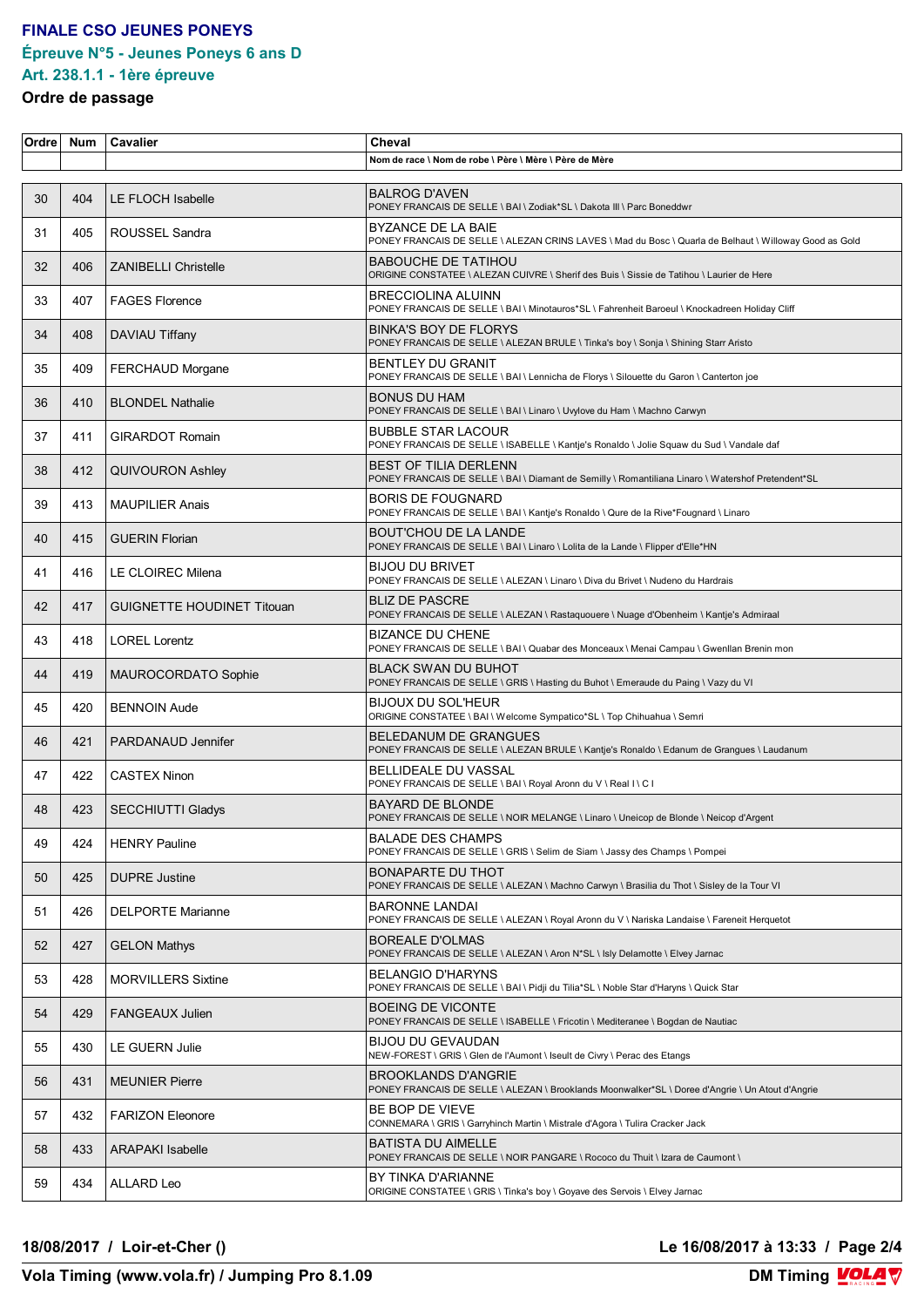# **FINALE CSO JEUNES PONEYS Épreuve N°5 - Jeunes Poneys 6 ans D**

#### **Art. 238.1.1 - 1ère épreuve Ordre de passage**

| Ordre | <b>Num</b> | Cavalier                     | Cheval                                                                                                                                 |
|-------|------------|------------------------------|----------------------------------------------------------------------------------------------------------------------------------------|
|       |            |                              | Nom de race \ Nom de robe \ Père \ Mère \ Père de Mère                                                                                 |
| 60    | 435        | <b>ROBERT Antoine</b>        | <b>BULGARIE</b><br>PONEY FRANCAIS DE SELLE \ BAI MELANGE \ Machno Carwyn \ Kigalie \ Apollon Pondy                                     |
| 61    | 436        | <b>FAVIER Jauffrey</b>       | BRELENDAS DU CHAPELAN<br>PONEY FRANCAIS DE SELLE \ BAI \ Orlando \ Carola III \ EI fif                                                 |
| 62    | 437        | PEREYRA Leonardo             | <b>BOREALE DE LINKEY</b><br>PONEY FRANCAIS DE SELLE \ GRIS \ Fusain du Defey*HN \ Nerolie de Linkey \ Nabor sl                         |
| 63    | 438        | <b>DEWEIRDT Marc Antoine</b> | <b>BLOODY MARY DU CHAMIL</b><br>PONEY FRANCAIS DE SELLE \ BAI \ Shutterfly de l'Ourcq \ Questche de Buchenois \ Origan Melody          |
| 64    | 439        | <b>BOUYER Alexia</b>         | <b>FIFI'S GIRL SHADAY</b><br>CONNEMARA \ GRIS \ Sir Leam des Dauges \ Magic Night \ Naughtyvangraafjanshof*SL                          |
| 65    | 440        | <b>MOURIER ROULE Barbara</b> | <b>BARBIE DE L'ORACLE</b><br>PONEY FRANCAIS DE SELLE \ ALEZAN \ Quim'bo d'Argent \ Grazy \ Amado de Nautiac*HN                         |
| 66    | 441        | <b>COLAU Melanie</b>         | <b>BAMBOU D'ODIVAL</b><br>PONEY FRANCAIS DE SELLE \ BAI \ Linaro \ Pampa d'Hurl'vent \ Tarzan de Jano                                  |
| 67    | 442        | <b>DESLANDES Mathilde</b>    | <b>BLUE MOON FINLAND</b><br>PONEY FRANCAIS DE SELLE \ ALEZAN BRULE \ Linaro \ Moonlight Moriniere \ Hakim du Florival                  |
| 68    | 443        | <b>DEROULLERS Axel</b>       | BETTING DE BEUVRY<br>PONEY FRANCAIS DE SELLE \ ALEZAN MELANGE \ Fripon de Beuvry \ Tara de Beuvry \ Ramses de Beuvry                   |
| 69    | 444        | MAUROCORDATO Sophie          | SILEH<br>BARBE \ BAI PIE \ Rohil \ Nejma \ Ouled                                                                                       |
| 70    | 446        | PARDANAUD Jennifer           | <b>BOSTON DES LONDES</b><br>PONEY FRANCAIS DE SELLE \ BAI FONCE \ Goliath des Londes \ Indianapolis II \ Socrate de Chivre             |
| 71    | 447        | <b>CASTEX Ninon</b>          | BADBOY DE LA COMOE<br>CONNEMARA \ GRIS \ Bunowen Paddy \ Kabriole de la Belle \ Thunder du Blin*HN                                     |
| 72    | 448        | <b>SECCHIUTTI Gladys</b>     | <b>BADMINTON'S SULTAN*ANGIES</b><br>CONNEMARA \ BAI \ Hurlevan du Preuil \ Nice Doll des Foltier \ Oliver de Ravary                    |
| 73    | 449        | <b>HENRY Pauline</b>         | BLUE ICE DES BRETIS*WELL'S<br>CONNEMARA \ GRIS \ Ice and Fire d'Albran \ Qeam Finnigan Silles \ Leam Finnigan                          |
| 74    | 450        | <b>BAS Loan</b>              | <b>BLUE DREAM DU GARON</b><br>PONEY FRANCAIS DE SELLE \ GRIS \ Lennicha de Florys \ Kyoto \ Don Juan V                                 |
| 75    | 451        | <b>BRENEY Marie</b>          | BOSSANOVA DE JOQK<br>PONEY FRANCAIS DE SELLE \ NOIR PANGARE \ Intermede a Bord \ Kickers de V \ Glen de l'Aumont                       |
| 76    | 452        | <b>CASEAU Delphine</b>       | <b>BANBI DE LA BOSSE</b><br>PONEY FRANCAIS DE SELLE \ ALEZAN BRULE \ Tip top de la Bosse \ Nouba de la Bosse \ Groom IV                |
| 77    | 453        | <b>LEVEQUE Anais</b>         | <b>BABELLE DE LA SELUNE</b><br>PONEY FRANCAIS DE SELLE \ BAI \ Dyffrynaled Gari Tryfan \ Luby de la Seulles \ Tarig des Chouans        |
| 78    | 454        | <b>GUEYDAN Marine</b>        | <b>BUTTERFLY DE CYCLAMEN</b><br>PONEY FRANCAIS DE SELLE \ ALEZAN CRINS LAVES \ Hilkens Black Delight \ Farahsia \ Alhanac              |
| 79    | 456        | <b>PARIS Solene</b>          | <b>BRIGADIER MAJOR</b><br>PONEY FRANCAIS DE SELLE \ BAI \ Quality Bois Margot \ Nora Duff \ Quimper III                                |
| 80    | 457        | <b>GOUNON Xavier</b>         | <b>BELLE DE BRESSAC</b><br>PONEY FRANCAIS DE SELLE \ GRIS FONCE \ Quite Easy \ Fauvette du Bourg \ Tonnerre d'Angrie                   |
| 81    | 458        | <b>BATTIN Sophie</b>         | <b>BEAUTY DES FLAYELLES</b><br>PONEY FRANCAIS DE SELLE \ ISABELLE \ Fricotin \ Qui VI \ Durello*SL                                     |
| 82    | 459        | <b>TROUVE Cindy</b>          | <b>BALADIN DE MAFLEURIO</b><br>PONEY FRANCAIS DE SELLE \ ALEZAN \ Kantje's Ronaldo \ Jonquille de la Ranch \ Lavender Stardust of Woot |
| 83    | 460        | <b>BERGOULI Eva</b>          | <b>BELFORD DES DAUGES</b><br>CONNEMARA \ GRIS \ Ilford of Laps \ Ghaya de la Belle \ Un Prince du Ruere                                |
| 84    | 461        | <b>GANDON Amandine</b>       | <b>BLUESKY D'AUBRAINE</b><br>CONNEMARA \ GRIS \ Pacha d'Aubraine \ Velvette du Thuit \ Cove Commander                                  |
| 85    | 462        | <b>COLLIN Pauline</b>        | BREWALEN SEIZH AVEL<br>PONEY FRANCAIS DE SELLE \ BAI \ Tolkien der Lenn \ Calina I \ Oufkir                                            |
| 86    | 463        | CHANAVAT Elodie              | <b>BRUME DES CIBAUDES</b><br>PONEY FRANCAIS DE SELLE \ GRIS \ Jimmerdor de Florys*SL \ Uneglogue des Cibaude \ Zodiak*SL               |
| 87    | 464        | <b>SARTOUS Jean Pascal</b>   | <b>BACCARA DES LINIERES</b><br>PONEY FRANCAIS DE SELLE \ ALEZAN \ Quoutsou \ Surprise des Linieres \ Lancer                            |
| 88    | 465        | <b>FAUCHEUR Quentin</b>      | BOUCLE D'OR D'UZEC<br>PONEY FRANCAIS DE SELLE \ ALEZAN \ Quoutsou \ Essaie moi III \                                                   |
| 89    | 466        | <b>HELIAS Virginie</b>       | WILLOW TOMBOY<br>CONNEMARA \ GRIS FONCE \ Killylea Tomboy \ Shalamar Thumblina \ Bradlieve Delight                                     |

**18/08/2017 / Loir-et-Cher () Le 16/08/2017 à 13:33 / Page 3/4**